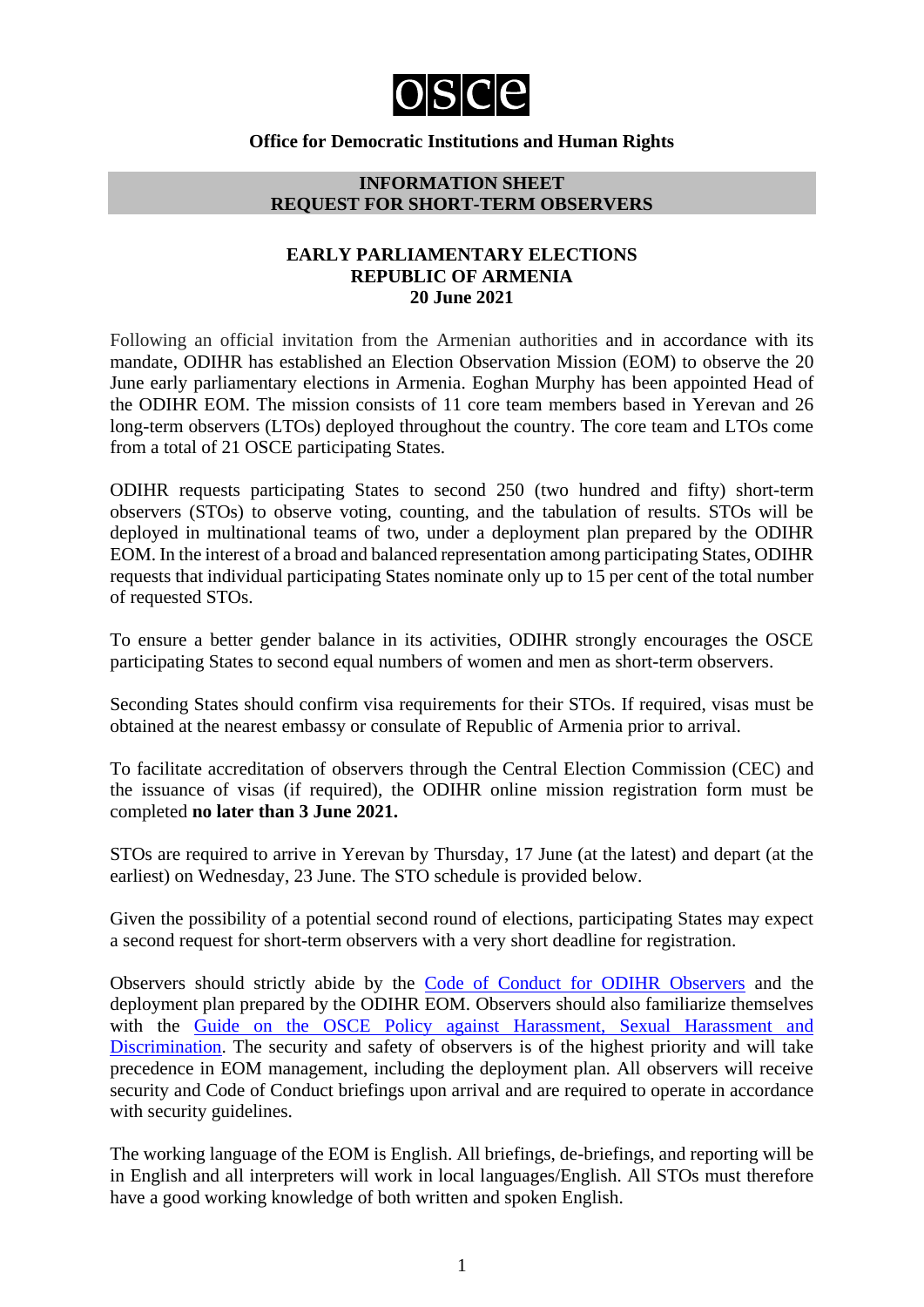ODIHR strongly encourages all observers to undertake the ODIHR comprehensive e-learning course for observers, available at [www.odihrobserver.org.](http://www.odihrobserver.org/)

STOs are requested to familiarize themselves with the ODIHR Election Observation Handbook, available online at [www.osce.org/odihr/elections/68439.](http://www.osce.org/odihr/elections/68439)

STOs are kindly asked to refrain from commenting on mission-related issues via social media. In line with the [Code of Conduct for ODIHR Observers,](http://www.osce.org/odihr/elections/322891) media communications regarding the electoral process and the substance of observations should be made only by the Head of Mission, ODIHR Spokesperson, or other responsible ODIHR officials.

## **A COPY OF THIS INFORMATION SHEET IS AVAILABLE ON THE ODIHR WEBSITE AND SHOULD BE MADE AVAILABLE TO ALL SECONDED STOs.**

The ODIHR EOM Office is situated in Yerevan:

Armenia Marriott Hotel Yerevan Ararat Wing,  $5<sup>th</sup>$  Floor 1 Amiryan Street Yerevan 0010 Republic of Armenia Office telephone: +374 91 062 061 email: office@odihr.am website:<https://www.osce.org/odihr/elections/armenia>

## **1. Deployment Timetable**

STOs will be deployed according to the following schedule:

| Mon | 14 June | STO Briefing (Online)                                      |
|-----|---------|------------------------------------------------------------|
| Tue | 15 June | STO Briefing (Online)                                      |
| Thu | 17 June | STO Arrival, handover of briefing materials and equipment; |
|     |         | Digital pen testing                                        |
| Fri | 18 June | <b>STO Deployment</b>                                      |
| Sat | 19 June | STO familiarization with areas of observation              |
| Sun | 20 June | <b>Election Day</b>                                        |
| Mon | 21 June | Observation of Tabulation; STO Return to Yerevan;          |
|     |         | Return of equipment; PCR tests                             |
| Tue | 22 June | Return of remaining STOs to Yerevan; equipment return;     |
|     |         | PCR tests;                                                 |
| Wed | 23 June | STO Departure; PCR tests for some STOs;                    |
| Thu | 24 June | <b>STO</b> Departure                                       |

## **STOs are kindly requested to adhere to the deployment timetable and attend the online briefing.**

*Link for the online Zoom briefing will be communicated in due course through the respective agency.* 

### **a) Briefing**

Prior to departure from the home countries STOs will be provided with an online briefing, which will include:

• code of conduct and professional working environment: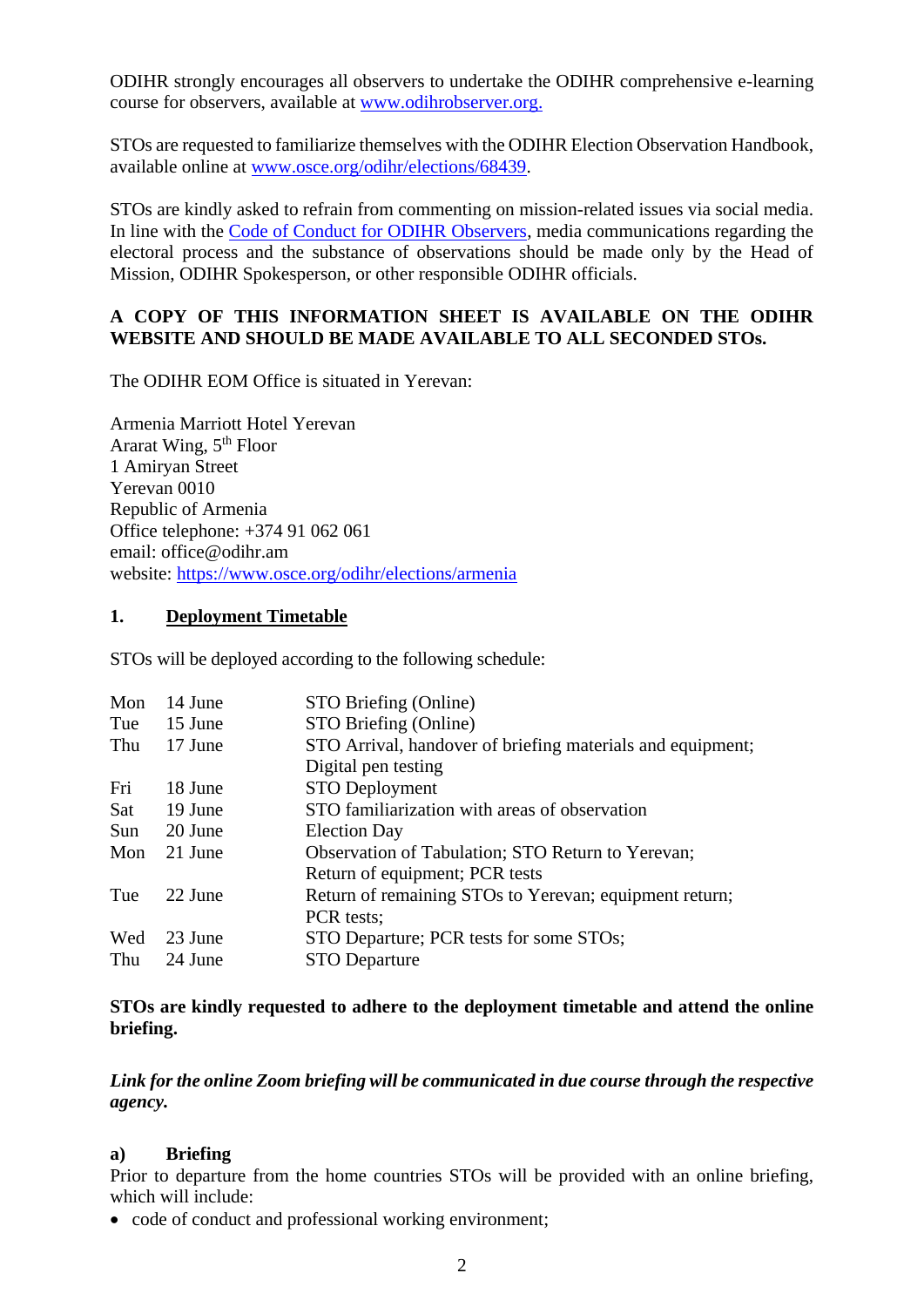- legislative framework;
- overview of the country, campaign and the media situation;
- voting, counting, and tabulation procedures;
- observation forms:
- security advisory, including COVID-19 precautions;
- logistical and financial arrangements.

STOs will also be provided with briefing materials which will include all necessary electoral and logistical information, as well as observation forms to complete during the observation of voting, counting, and tabulation.

## **b) Deployment**

The ODIHR EOM will develop a deployment plan. STOs should strictly abide by the deployment plan and security instructions. STOs should not request special treatment with regard to deployment locations.

In respect of in-country travel organized by ODIHR, please note that STOs are required to complete the standard OSCE Liability Release Form and attach it to the on-line mission registration form by 3 June 2021.

# **c) Debriefing**

Due to security considerations related to COVID-19, the ODIHR EOM will not organize an inperson debriefing for STOs. Instead, the EOM intends to develop an online tool which will provide an opportunity for STOs to express their main findings and share their conclusions with EOM members. The EOM will hold a press conference on the day after the election to present its preliminary findings and conclusions. A comprehensive final report will be issued by ODIHR approximately two months after the electoral process has been completed, taking into account findings of all observers.

## **2. Logistics and Security**

## **a) Contact details**

All logistical arrangements for the STOs will be organized by the EOM under the direction of:

Ruslan OVEZDURDYYEV, Operations Expert e-mail: [ruslan.ovezdurdyyev@odihr.am](mailto:ruslan.ovezdurdyyev@odihr.am) ; mobile phone: +374 91 613 415

## **b) Transportation/Accommodation**

All STOs will be met at Yerevan international airport by an ODIHR EOM representative upon their arrival and transported to their accommodation. Transport and accommodation in Yerevan and in the areas of observation will be arranged by the EOM.

**IMPORTANT:** Hotels in Yerevan may require guests arriving/departing in the early morning hours to pay the full overnight rate.

For safety reasons, particularly in the current health environment, and to prevent problems with transportation, observers are expected to use the accommodation arranged for them by the ODIHR EOM. The EOM will also make all arrangements for in-country travel to deployment areas and for on-site drivers, cars, and interpreters.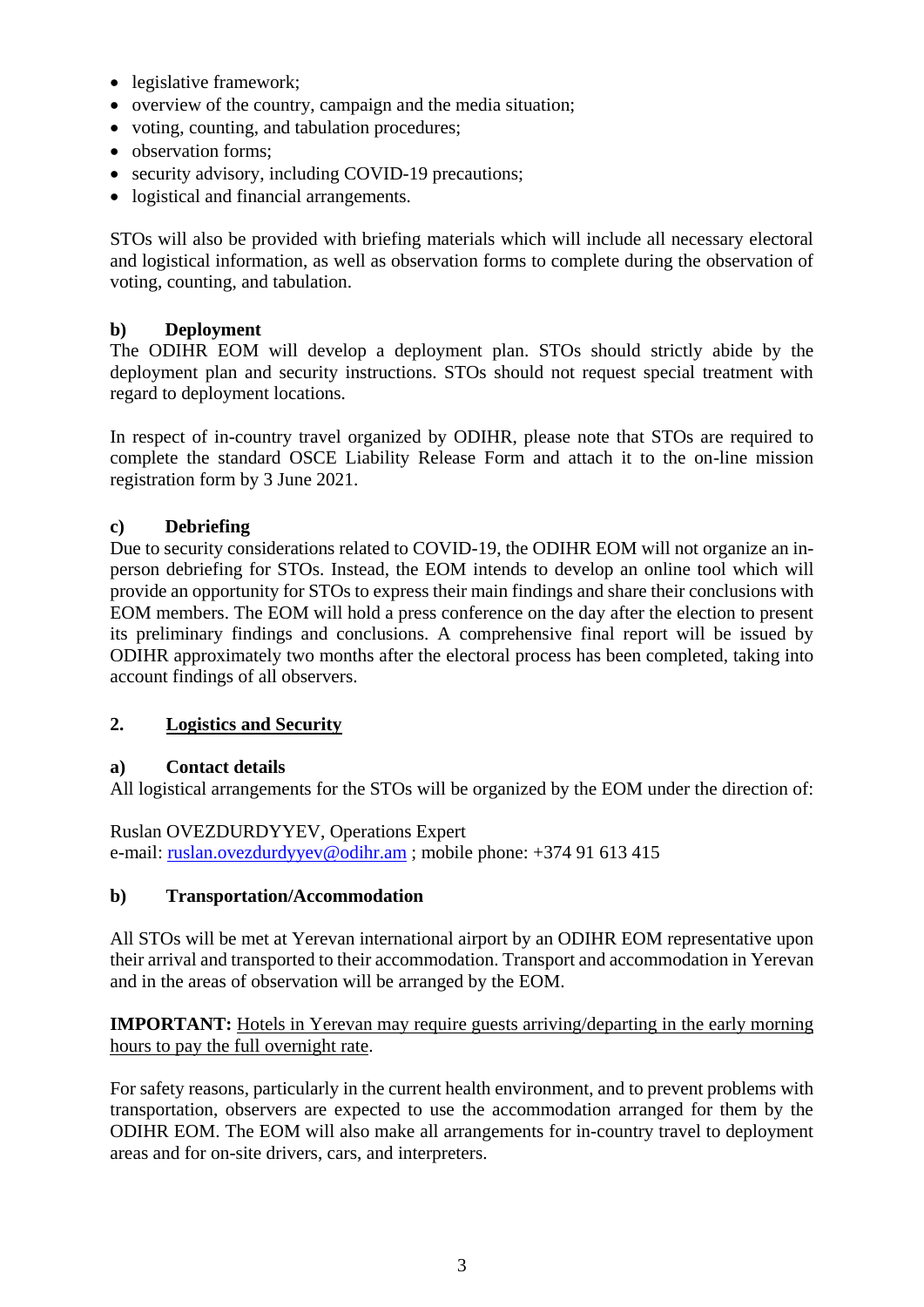Should any of the observers choose not to stay in the accommodation arranged by the ODIHR EOM, the seconding States should indicate this while registering online. **If ODIHR is not notified in advance, STOs or the respective OSCE seconding State will be charged for the cost, regardless of whether the accommodation provided is used.** It should be noted that the EOM cannot provide airport transfers and in-city transportation for STOs who choose to stay outside the designated accommodation.

STOs will deploy from Yerevan to the regions by bus or car. STO deployment will be planned in accordance with national regulations and the EOM's COVID-19 safety guidelines.

The ODIHR EOM will make necessary arrangements for the STOs to return to Yerevan on Monday, 21 June, and will arrange accommodation in Yerevan. The EOM will arrange transfers to the airport for all STOs.

## **c) Security**

STOs must adhere to the [Code of Conduct for ODIHR Observers,](http://www.osce.org/odihr/elections/322891) as outlined in the ODIHR Election Observation Handbook, and the [Guide on the OSCE Policy against Harassment,](http://www.osce.org/gender/30604)  [Sexual Harassment and Discrimination,](http://www.osce.org/gender/30604) as well as security instructions and national regulations related to the prevention of COVID-19.

A memo on security details for the STOs will be handed over to all observers upon arrival, including guidelines related to the EOM's Standard Operating Procedures to promote the safe conduct of mission activities during the COVID-19 pandemic. STOs who choose not to stay in accommodation provided by the ODIHR EOM will not be covered by the mission's security arrangements.

## **d) Luggage/Essential Items**

Due to potential modest conditions in the regions, STOs are advised to bring with them the following items:

- appropriate attire for election day observation business casual is recommended;
- personal protection equipment such as face masks, and hand sanitizer (the ODIHR EOM will provide additional PPE with the STO briefing pack);
- torch/flashlight with spare battery;
- all necessary medication (case-specific);
- clothing (including for sleeping):
- electricity converters (if needed) European style plug.

The ODIHR EOM strongly recommends that STOs, when travelling by air, put essential items into their hand luggage, in case of late arrival of their luggage in Yerevan

## **e) Communication**

Each STO will be provided with a mobile phone and a local SIM card with credit, for workrelated usage. Please note that using mobile phones for international calls and SMSs should be avoided. Such usage is very expensive and will quickly deplete allocated phone credit.

## **f) Time zone/Flight bookings**

The Republic of Armenia is a one time-zone country. Local time in Yerevan is GMT/UTC +4:00. Due to the limited number of scheduled flights to Yerevan, the ODIHR EOM strongly encourages seconding States to make early flight bookings. To ensure operational flexibility, (e.g. in case of bad weather conditions), seconding States are advised to book changeable airline tickets.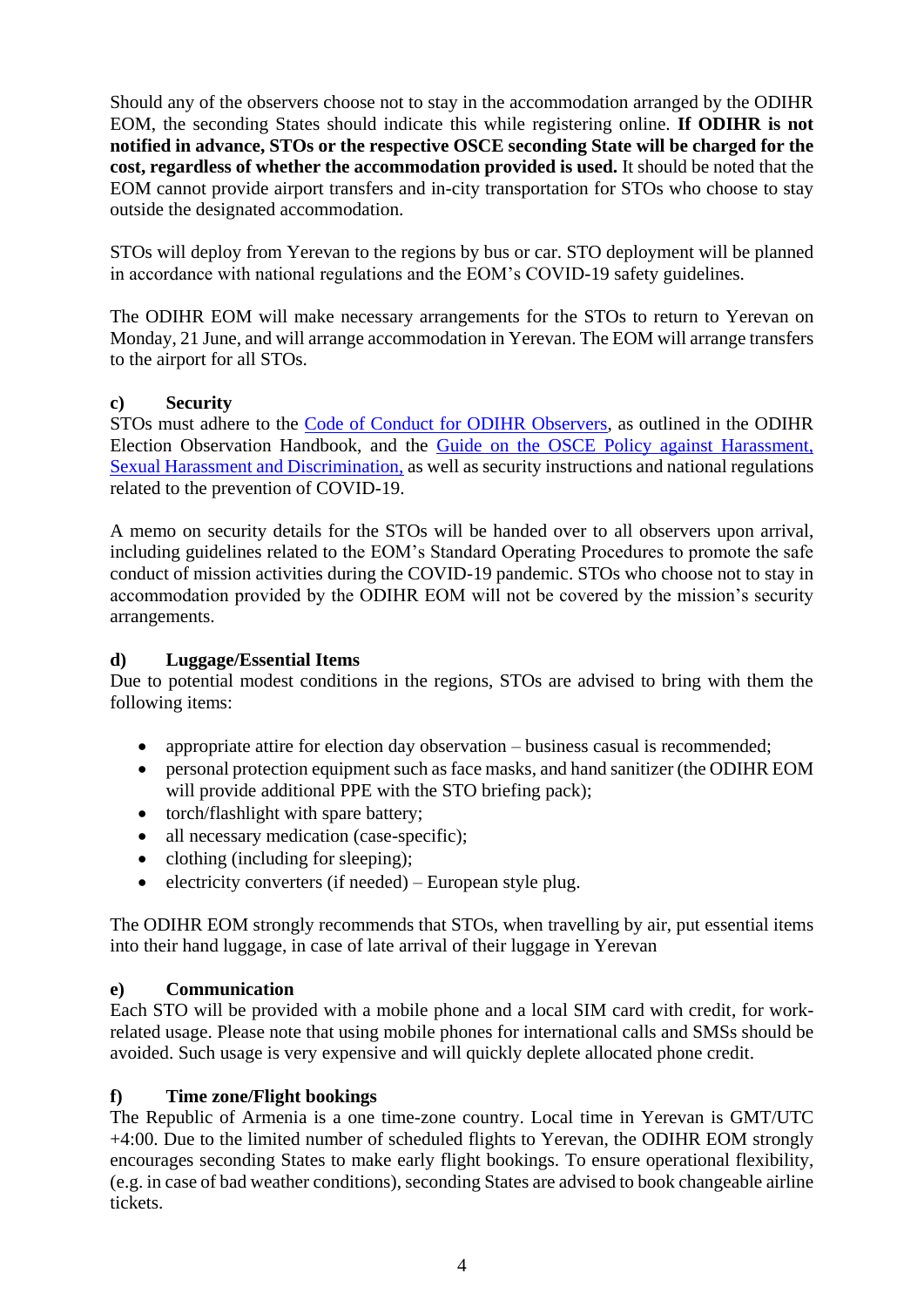# **3. Interpreters and Drivers**

All observers will be organized in multinational teams of two persons under a deployment plan prepared by the ODIHR EOM. The ODIHR EOM will assist each STO team with finding two drivers/cars and an interpreter. Even in cases where one team member speaks local languages, it will be necessary for that team to have an interpreter in order that both members of the team can have full access to complete and equal information as they carry out their observation duties.

# **4. Costs**

It is projected that, while in country, **each STO** will incur the following costs, although some STOs may not require the full amount indicated below:

| <b>Operational/Transportation Cost</b>                                                             | <b>EUR</b>      |
|----------------------------------------------------------------------------------------------------|-----------------|
| Airport transfers                                                                                  | 40              |
| In-City Transportation (to and from COVID-19 testing facilities)                                   | 10              |
| In-Country Transportation (to and from deployment area)                                            | 60              |
| Communication (SIM card/mobile phone/e-pen use)                                                    | 70              |
| Briefing costs (briefing, briefing pack, PPE, meals, shipment)                                     | 70              |
| PCR test on departure                                                                              | 40              |
| Estimated cost to be incurred by ODIHR on behalf of STOs                                           | <b>290 EUR</b>  |
| Driver/car (EUR 50 per day @ maximum 5 days per observer)*                                         | 250             |
| Fuel (EUR 40 per day @ maximum 5 days per observer)*                                               | 200             |
| Interpreter (EUR 25 per day@ maximum 5 days per observer)*                                         | 125             |
| Accommodation (7 nights @ max EUR 85/per night)                                                    | 595             |
| Meals & Incidentals (approx. EUR 40 per day $\omega$ max 8 days)                                   | 320             |
| Accommodation and meals for interpreter if needed (EUR 50 per<br>night $@$ 4 nights per observer)* | 200             |
| Accommodation and meals for driver if needed (EUR 50 per night<br>$@$ 4 nights per observer)*      | 200             |
| Costs paid directly by the observers                                                               | <b>1,890EUR</b> |
| Total cost per observer:                                                                           | <b>2,180EUR</b> |

\* The two members of each STO team will share equally the cost of drivers and interpreters. The amount above therefore represents half of these costs (i.e. for each STO).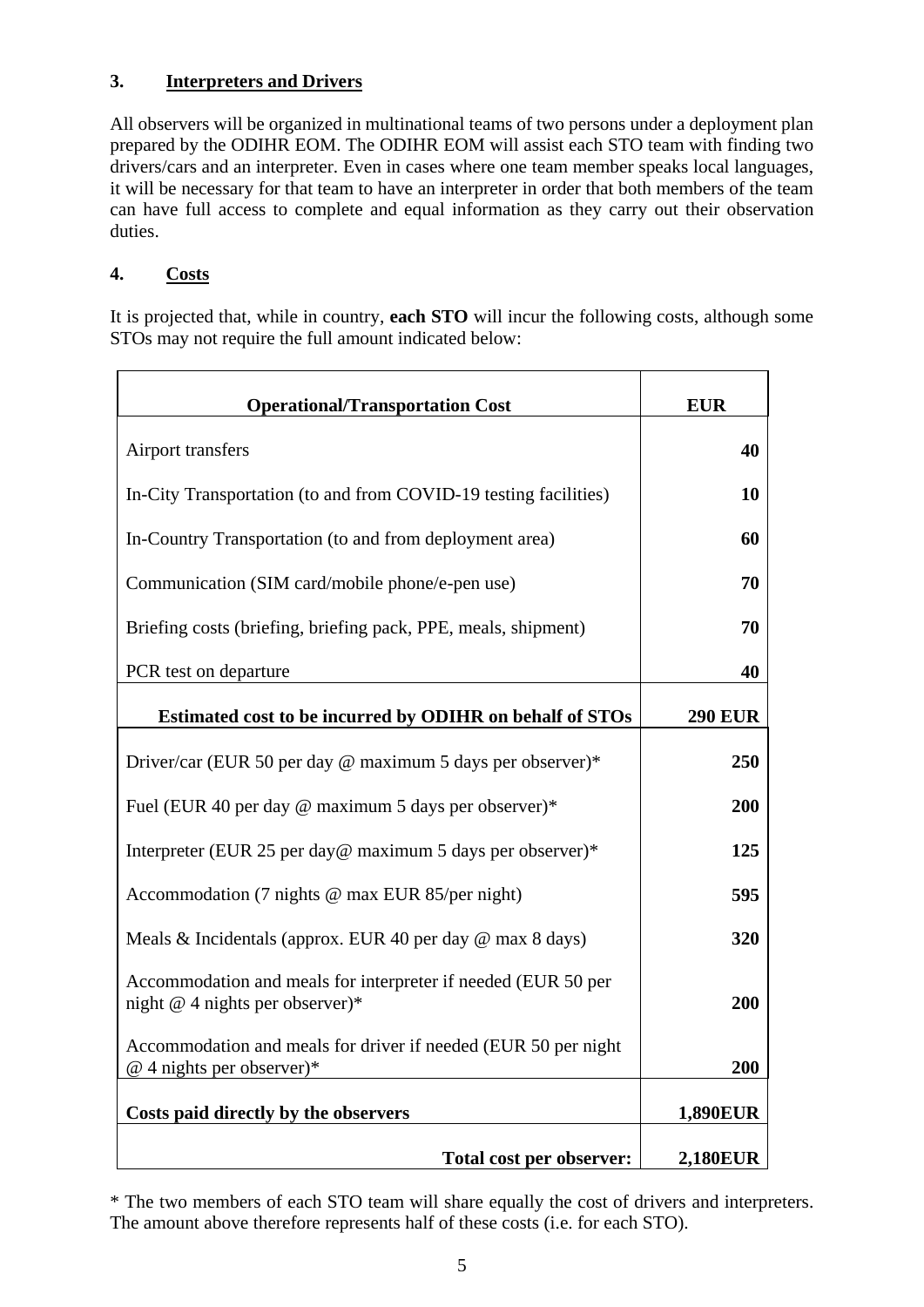The total cost per observer is estimated at **EUR 2,180** (two thousands one hundred and eighty Euro), including **EUR 1,890** (one thousand eight hundred and ninety Euro) which the seconding States should supply to each observer in cash prior to their departure to Yerevan. **The ODIHR EOM is not able to validate or certify documents related to costs paid directly by the observers (receipts, invoices, contracts, etc.).**

**EUR 290** (two hundred and ninety Euro) is the projected cost per each STO to be incurred by ODIHR. After closure of the EOM, each seconding State will be billed by ODIHR on the basis of total actual expenses incurred and the number of seconded STOs. Payment instructions will be provided to the seconding States with the final invoice.

All of the above costs should be paid in local currency or Euro. The Euro is widely exchangeable locally, although other currencies can also be exchanged. While there are cash machines (ATMs) in Yerevan, some of them dispense Euro and may be available in some areas of deployment. Hotels in the Republic of Armenia do not accept foreign currency, and are able to exchange the currency at their rate that is slightly lower than the market rate. On rare occasions, STOs should be prepared to pay hotel bills outside Yerevan in cash and upon checkin. Travellers cheques must not be used. The local currency is the Armenian Dram (AMD). The exchange rate is approximately 1 EUR  $\approx$  635.70 AMD.

# **5. Visas and Insurance**

# **a) Visa**

Seconding States should confirm visa requirements for their STOs. If required, visas must be obtained at the nearest embassy or consulate of the Republic of Armenia prior to arrival. However, most OSCE participating states do not require visas prior to entry into the Republic of Armenia.

# **b) Insurance**

STOs should ensure that they arrive with adequate health (including COVID-19), accidental/life disability, emergency/medical evacuation, property, theft, and accident insurance, as this will not be provided by ODIHR. **STOs must have a copy of their insurance policy with them, as well as two copies of the data page of their passport and the visa (if applicable).**

# **c) COVID related entry requirements**

All STOs arriving in Armenia must have a valid negative PCR test and will be requested to provide it to the Armenian authorities upon arrival at Yerevan International Airport. Travelers can enter the country with a negative PCR test (in the English, German or Armenian languages), provided the test sample (swab) was taken no more than 72 hour prior to arrival in Armenia.

In country:

It is obligatory to wear a face mask at all times, when outdoors and indoors, except when eating or smoking; Social distancing of 1.5 meters must be observed. It is obligatory to wear a face mask when using public transportation, including taxis.

# **6. Registration and Accreditation Process**

After receiving this Information Sheet, all OSCE participating States considering secondment are requested to inform ODIHR on the number of STOs (to the attention of Sylwia Zwolinska or Anna Krzysztofik; e-mail: [sylwia.zwolinska@odihr.pl,](mailto:sylwia.zwolinska@odihr.pl) [anna.krzysztofik@odihr.pl](mailto:anna.krzysztofik@odihr.pl) no later than 1 June 2021.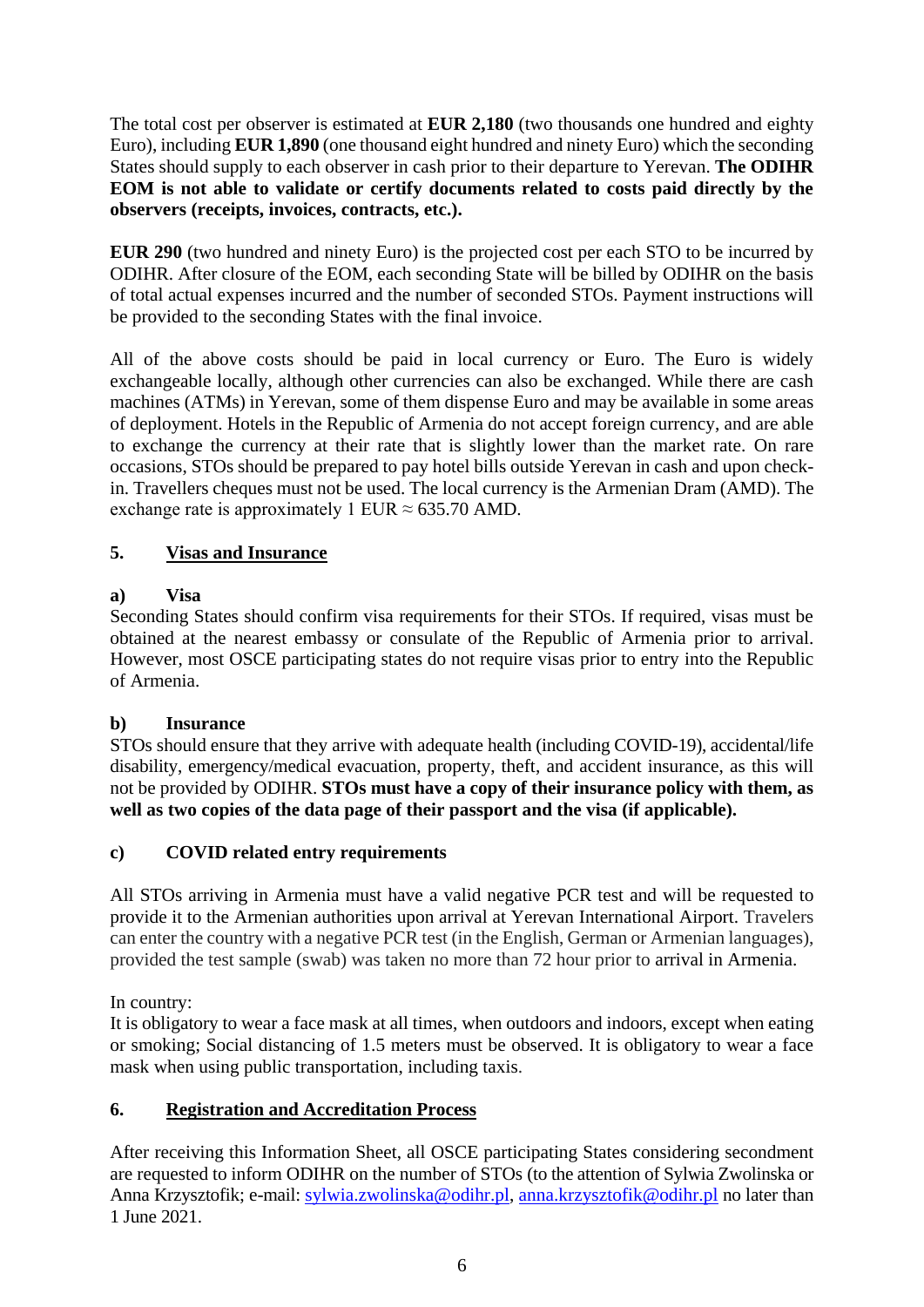**To be nominated by the seconding States, STOs are required to create a personal account in the new [Election Expert Database,](http://electionexpert.odihr.pl/) fully complete their profile, and share it with their national focal point.** The seconding States are requested to submit the names of proposed STOs using the Election Expert Database as soon as possible and no later than 1 June 2021; 17:00 (Warsaw Time).

For the purposes of accreditation of STOs with the Central Election Commission of the Republic of Armenia, the online mission registration form must be completed and supporting documents attached by the end of **3 June 2021.**

In respect of in-country travel organized by ODIHR, please note that STOs are required to complete the standard OSCE Liability Release Form and attach it to the on-line mission registration form by 3 June 2021.

The seconding States which have not requested access to the Election Expert Database as a national Focal Point yet (Note Verbale 218/2017, 5 June 2017) or require additional guidance on the observers' registration process should contact Sylwia Zwolinska or Anna Krzysztofik; email: [sylwia.zwolinska@odihr.pl,](mailto:sylwia.zwolinska@odihr.pl) [anna.krzysztofik@odihr.pl.](mailto:anna.krzysztofik@odihr.pl)

An official cover letter from the Ministry of Foreign Affairs of the seconding State or designated national focal point should be sent together with the list of STO names to the attention of Sylwia Zwolinska or Anna Krzysztofik (e-mail: [sylwia.zwolinska@odihr.pl,](mailto:sylwia.zwolinska@odihr.pl) [anna.krzysztofik@odihr.pl\)](mailto:anna.krzysztofik@odihr.pl) by 3 June 2021.

## **IN ORDER TO MAKE ALL LOGISTICAL ARRANGEMENTS ON TIME, NO APPLICATIONS WILL BE CONSIDERED BY ODIHR UNDER ANY CIRCUMSTANCES AFTER 3 JUNE 2021.**

STOs must not have any concurrent commitments that could produce a conflict of interest with the ODIHR EOM.

ODIHR reserves the right to reject any candidate who is not capable of undertaking his/her activities in an impartial and objective manner, and to withdraw accreditation in case of any serious breach of the [Code of Conduct for ODIHR Observers.](http://www.osce.org/odihr/elections/322891)

## **7. Other Information**

Please note that all ODIHR election observation interim reports, preliminary statements, final reports, election laws, and reviews of election laws are available at the ODIHR website: [www.osce.org/odihr.](http://www.osce.org/odihr)

Specific information on the EOM is available on the EOM website: https://www.osce.org/odihr/elections/armenia

All STOs will receive by email a copy of the ODIHR EOM Observer Guide before their departure to Yerevan.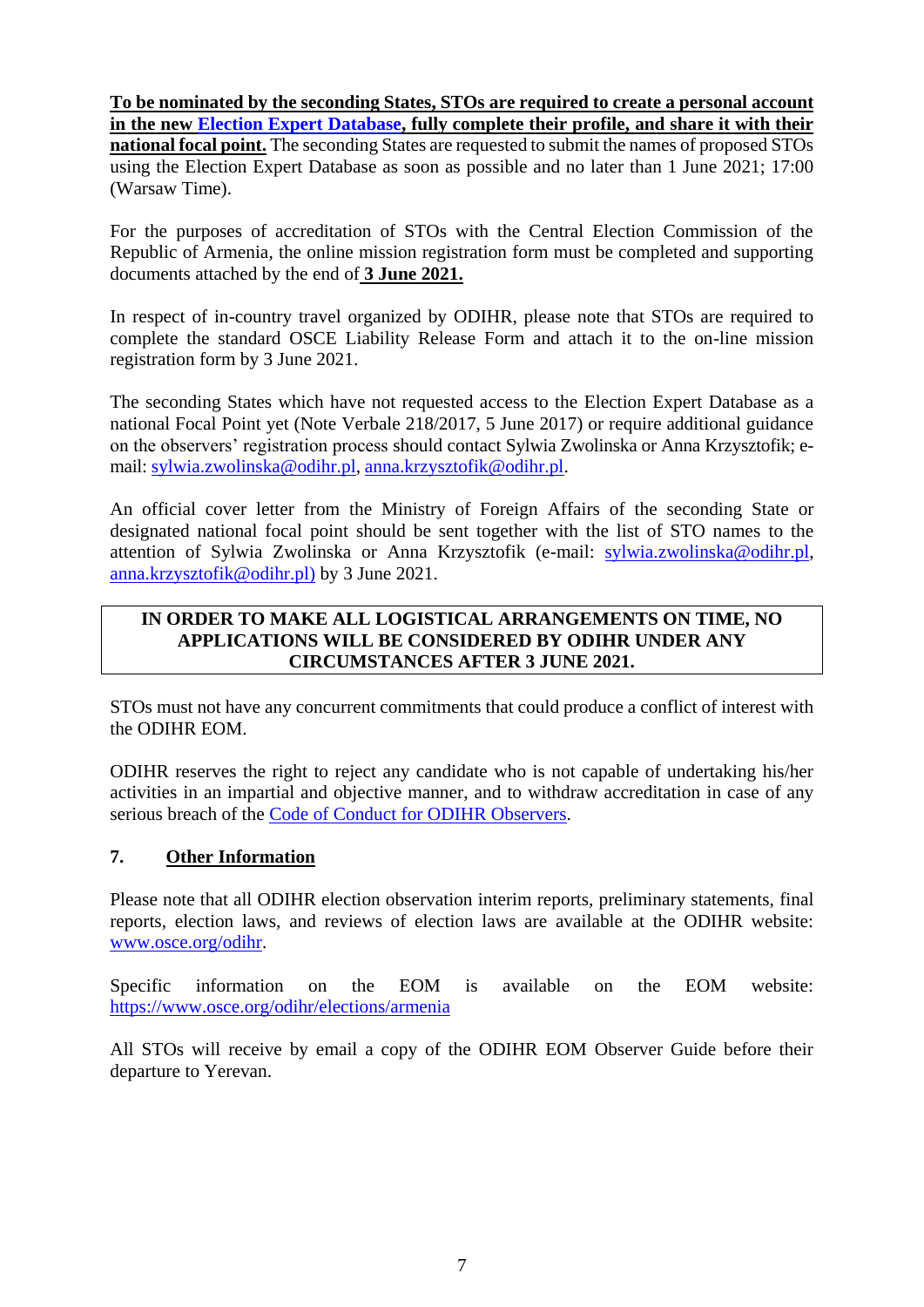### **Terms of Reference**

## **SHORT-TERM OBSERVER**

#### **Background:**

ODIHR is the leading agency in Europe in the field of election observation. It co-ordinates and organizes the deployment of numerous observation missions with thousands of observers every year to assess the compliance of elections in OSCE participating States in line with OSCE commitments, other international obligations and standards for democratic elections, as well as national legislation. Its unique methodology provides an in-depth insight into all elements of an electoral process, and permits making concrete recommendations to further improve electoral processes.

### **Objective:**

Under the guidance of the Head of Mission (HoM) and in close co-ordination with the Deputy Head of Mission (DHoM), assigned Long-term Observers (LTOs), and the ODIHR Election Department, the short-term observers (STOs) are deployed in multinational teams of two and are responsible for observing election day procedures in their assigned areas and reporting their findings accurately and efficiently to the mission headquarters.

### **Main Tasks:**

#### Electoral Expertise

- Acquire detailed knowledge of the election law and procedures concerning election day;
- Acquire detailed knowledge of the electoral and political situation in the country; and
- Become familiar with the ODIHR election observation methodology for observing election day, as reflected in the relevant ODIHR publications; and
- Acquire knowledge of OSCE commitments and other international standards for democratic elections.
- Attend and report on meetings of local election authorities, where requested;
- Attend and report on political rallies and campaign events, where requested;
- Attend and participate in any other relevant meetings with other election stakeholders necessary to cover issues deemed necessary by the HoM, DHoM and LTOs;
- Supervise the local support staff;
- Abide by the [Code of Conduct for ODIHR Election Observers,](http://www.osce.org/odihr/elections/322891?download=true) the [Guide on the OSCE Policy against](http://www.osce.org/gender/30604)  [Harassment, Sexual Harassment and Discrimination,](http://www.osce.org/gender/30604) and security instructions and deployment plan of the OSCE/ODIHR EOM, as well as [data protection responsibilities](http://www.osce.org/odihr/324441?download=true) when processing the personal data of local staff.

#### Reporting

Prepare and submit regular reports to assess the close of the campaign, voting, counting and the tabulation of results.

#### **Requirements:**

- Experience in public administration, non-governmental organizations, and/or international organizations, preferably involved in observing and/or organizing election processes, is desirable.
- Knowledge of the country and surrounding region is desirable but not essential.
- Command of English language is essential. STOs must be prepared to read briefing materials, attend briefing and de-briefing sessions, understand procedural instructions and complete forms accurately, all in English. Knowledge of local languages is desirable but not essential.
- Willingness and ability to work long hours in conditions which are sometimes difficult.
- Ability to work in a team and deal with difficult situations in a positive manner.

#### **Deliverables:**

Regular reporting on the conduct of the elections in the area of deployment, as well as on any other issues covered during the mission.